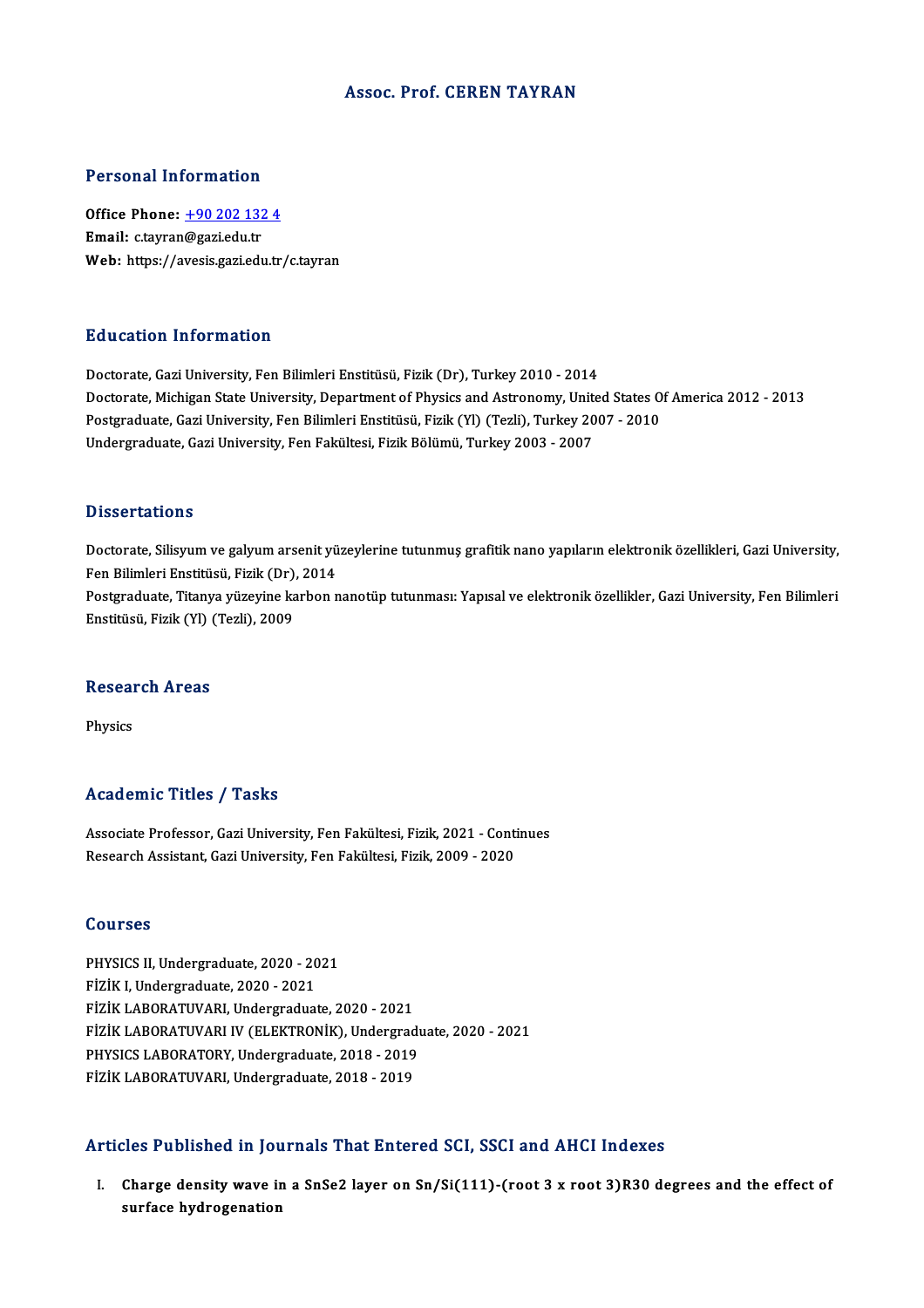TAYRAN C., ÇAKMAK M.

PHYSICAL CHEMISTRY CHEMICAL PHYSICS, vol.24, no.11, pp.6820-6827, 2022 (Journal Indexed in SCI)

- II. Biaxial Strain-Induced Electronic Structure and Optical Properties of SiP2S Monolayer Tayran C., Caglayan R., Mogulkoc Y., ÇAKMAK M., Alkan B. JOURNAL OF ELECTRONIC MATERIALS, vol.50, no.11, pp.6253-6260, 2021 (Journal Indexed in SCI)
- Tayran C., Caglayan R., Mogulkoc Y., ÇAKMAK M., Alkan B.<br>JOURNAL OF ELECTRONIC MATERIALS, vol.50, no.11, pp.6253-6260, 2021 (Journal Indexed in SCI)<br>III. Electronic, phononic and superconducting properties of trigonal Li2M **JOURNAL OF ELECTRON<br>Electronic, phononic<br>TAYRAN C., ÇAKMAK M.<br>JOUPNAL OF PHYSICS C** Electronic, phononic and superconducting properties of trigonal Li2MSi2 (M =<br>TAYRAN C., ÇAKMAK M.<br>JOURNAL OF PHYSICS-CONDENSED MATTER, vol.33, no.6, 2021 (Journal Indexed in SCI)<br>Quantum well states for uniform As layers o

TAYRAN C., ÇAKMAK M.<br>JOURNAL OF PHYSICS-CONDENSED MATTER, vol.33, no.6, 2021 (Journal Indexed in SCI)<br>IV. Quantum-well states for uniform Ag layers on the Ga-induced Si (111)-(root 3 x root 3)R30 degrees<br>surface **JOURNAL<br>Quantur<br>surface**<br>TAVPAN surface<br>TAYRAN C., ÇAKMAK M., Srivastava G. P.

SURFACE SCIENCE, vol.701, 2020 (Journal Indexed in SCI)

- V. Adsorption of S on Si(111) with M-4 x 4 superstructure TAYRAN C., ÇAKMAK M., Srivastava G. P. Adsorption of S on Si(111) with M-4 x 4 superstructorum C., CAKMAK M., Srivastava G. P.<br>SURFACE SCIENCE, vol.701, 2020 (Journal Indexed in SCI)<br>Atomia and algatranic structures of Sn sovened W(1
- VI. Atomic and electronic structures of Sn covered W(110) surface<br>TAYRAN C., CAKMAK M., Srivastava G. P. SURFACE SCIENCE, vol.701, 2020 (Journ<br>**Atomic and electronic structures of**<br>TAYRAN C., ÇAKMAK M., Srivastava G. P.<br>FUROPEAN PHYSICAL JOUPMAL B. vol.93 EUROPEAN PHYSICAL JOURNAL B, vol.93, no.1, 2020 (Journal Indexed in SCI)
- TAYRAN C., ÇAKMAK M., Srivastava G. P.<br>EUROPEAN PHYSICAL JOURNAL B, vol.93, no.1, 2020 (Journal Indexed in SCI)<br>VII. Electronic structure, phonon and superconductivity for WP 5d-transition metal<br>TAVRAN C. CAKMAK M EUROPEAN PHYSICAL JON<br>Electronic structure,<br>TAYRAN C., ÇAKMAK M.<br>JOUPNAL OF APPLIED B Electronic structure, phonon and superconductivity for WP 5d-transi<br>TAYRAN C., ÇAKMAK M.<br>JOURNAL OF APPLIED PHYSICS, vol.126, no.17, 2019 (Journal Indexed in SCI)<br>Flectronic structure of the Bd2Sn surface alloy on Bd(111) JOURNAL OF APPLIED PHYSICS, vol.126, no.17, 2019 (Journal Indexed in SCI)
- TAYRAN C., ÇAKMAK M.<br>JOURNAL OF APPLIED PHYSICS, vol.126, no.17, 2019 (Journal Indexed in SCI)<br>VIII. Electronic structure of the Pd2Sn surface alloy on Pd(111)-(root 3 x root 3)R30 degrees<br>TAYRAN C., ÇAKMAK M. Electronic structure of the Pd2Sn surface alloy on Pd(111)-(root 3 x i<br>TAYRAN C., ÇAKMAK M.<br>EUROPEAN PHYSICAL JOURNAL B, vol.92, no.10, 2019 (Journal Indexed in SCI)<br>Tl on the Si(111) (root 7 x root 3) surface: Density Eun
	-
- TAYRAN C., ÇAKMAK M.<br>EUROPEAN PHYSICAL JOURNAL B, vol.92, no.10, 2019 (Journal Indexed in SCI)<br>IX. Tl on the Si(111)-(root 7 x root 3) surface: Density Functional Theory<br>TAYRAN C. Alian B. CAYMAK M. EUROPEAN PHYSICAL JOURNAL I<br>T1 on the Si(111)-(root 7 x re<br>TAYRAN C., Alkan B., ÇAKMAK M.<br>PHILOSOPHICAL MACAZINE .... Tl on the Si(111)-(root 7 x root 3) surface: Density Functional Theory<br>TAYRAN C., Alkan B., ÇAKMAK M.<br>PHILOSOPHICAL MAGAZINE, vol.99, no.13, pp.1656-1668, 2019 (Journal Indexed in SCI)<br>Flestronis structure of Lanthanum ind TAYRAN C., Alkan B., ÇAKMAK M.<br>PHILOSOPHICAL MAGAZINE, vol.99, no.13, pp.1656-1668, 2019 (Journal Indexed in SCI)<br>X. Electronic structure of Lanthanum induced pi-bonded Seiwatz chains on the Si(111)-(2 x 3) surface<br>TAV
- PHILOSOPH<br>Electronic<br>TAYRAN C.<br>SUPEACE S Electronic structure of Lanthanum induced pi-bonded Seiwatz<br>TAYRAN C.<br>SURFACE SCIENCE, vol.679, pp.214-217, 2019 (Journal Indexed in SCI)<br>Se on the H nassivated Si(001) surface: Density functional sol.

SURFACE SCIENCE, vol.679, pp.214-217, 2019 (Journal Indexed in SCI)

- TAYRAN C.<br>SURFACE SCIENCE, vol.679, pp.214-217, 2019 (Journal Indexed in SCI)<br>XI. Co on the H-passivated Si(001) surface: Density-functional calculations<br>TAYRAN C., CAKMAK M. Co on the H-passivated Si(001) surface: Density-functional calculations<br>TAYRAN C., ÇAKMAK M.<br>PHYSICA B-CONDENSED MATTER, vol.542, pp.44-50, 2018 (Journal Indexed in SCI)<br>The structural mechanisal and electronic properties
- TAYRAN C., ÇAKMAK M.<br>PHYSICA B-CONDENSED MATTER, vol.542, pp.44-50, 2018 (Journal Indexed in SCI)<br>XII. The structural, mechanical, and electronic properties of LiAlB4 under pressure from first principles<br>TAYBAN C. AYDI PHYSICA B-CONDENS<br>The structural, me<br>TAYRAN C., AYDIN S.<br>PHYSICA STATUS SOI The structural, mechanical, and electronic properties of LiAlB4 under pressure from first principles<br>TAYRAN C., AYDIN S.<br>PHYSICA STATUS SOLIDI C: CURRENT TOPICS IN SOLID STATE PHYSICS, VOL 14 NO 5, vol.14, no.5, 2017 (Jour TAYRAN C., AYDIN S.<br>PHYSICA STATUS SOLIDI C: CURRENT TOPICS IN SOLID STATE PHYSICS, VOL 14 NO 5, vol.14, no.5, 2017 (Journal<br>Indexed in SCI)
- PHYSICA STATUS SOLIDI C: CURRENT TOPICS IN SOLID STATE PHYSICS, VOL 14 NO 5, vol.14, no.5, 2017 (Jou<br>Indexed in SCI)<br>XIII. Alkali and Alkaline earth metal doped aluminum tetraborides containing intrinsic planar boron<br>shee Indexed in SCI)<br>Alkali and Alkaline earth metal doped<br>sheet: XAlB4 (X = Li, Mg, Ca, and Na)<br>TAVRAN C. AVDIN S. CAKMAK M. Ellialtics Alkali and Alkaline earth metal doped alur<br>sheet: XAlB4 (X = Li, Mg, Ca, and Na)<br>TAYRAN C., AYDIN S., ÇAKMAK M., Ellialtioglu S.<br>COMBUTATIONAL MATERIALS SCIENCE vol 124 sheet: XAIB4 (X = Li, Mg, Ca, and Na)<br>TAYRAN C., AYDIN S., ÇAKMAK M., Ellialtioglu S.<br>COMPUTATIONAL MATERIALS SCIENCE, vol.124, pp.130-141, 2016 (Journal Indexed in SCI)<br>Structural and electronic proporties of AB, and AA s TAYRAN C., AYDIN S., ÇAKMAK M., Ellialtioglu S.<br>COMPUTATIONAL MATERIALS SCIENCE, vol.124, pp.130-141, 2016 (Journal Indexed in SCI)<br>XIV. Structural and electronic properties of AB- and AA-stacking bilayer-graphene intercal

- COMPUTATIONAL MATERIALS SCIENC<br>Structural and electronic propertica, B, Al, Si, Ge, Ag, and Au atoms<br>TAVPAN C AVDINS CAVMAV M, Ellis Structural and electronic properties of AB<br>Ca, B, Al, Si, Ge, Ag, and Au atoms<br>TAYRAN C., AYDIN S., ÇAKMAK M., Ellialtioglu S.<br>SOLID STATE COMMUNICATIONS, vol 221, pp.55 Ca, B, Al, Si, Ge, Ag, and Au atoms<br>TAYRAN C., AYDIN S., ÇAKMAK M., Ellialtioglu S.<br>SOLID STATE COMMUNICATIONS, vol.231, pp.57-63, 2016 (Journal Indexed in SCI)<br>Ontimining Electronic Structure and Quentum Trensport et the TAYRAN C., AYDIN S., ÇAKMAK M., Ellialtioglu S.<br>SOLID STATE COMMUNICATIONS, vol.231, pp.57-63, 2016 (Journal Indexed in SCI)<br>XV. Optimizing Electronic Structure and Quantum Transport at the Graphene-Si(111) Interface: SOLID STATE COMMUNICATIONS, vo<br>Optimizing Electronic Structure<br>Initio Density-Functional Study<br>TAVPAN C. Zby Z. Poldoni M. Solli I
- Optimizing Electronic Structure and Quantum Transpo<br>Initio Density-Functional Study<br>TAYRAN C., Zhu Z., Baldoni M., Selli D., Seifert G., Tomanek D.<br>PHYSICAL REVIEW LETTERS vol 110 Po 17, 2012 (Journal L Initio Density-Functional Study<br>TAYRAN C., Zhu Z., Baldoni M., Selli D., Seifert G., Tomanek D.<br>PHYSICAL REVIEW LETTERS, vol.110, no.17, 2013 (Journal Indexed in SCI)<br>Flestronis and structural proporties of armabeir SWCNT/

TAYRAN C., Zhu Z., Baldoni M., Selli D., Seifert G., Tomanek D.<br>PHYSICAL REVIEW LETTERS, vol.110, no.17, 2013 (Journal Indexed in SCI)<br>XVI. Electronic and structural properties of armchair SWCNT/TiO2(110)-(1 x 2) system<br>TA PHYSICAL REVIEW LETTERS, vol.110<br><mark>Electronic and structural proper</mark><br>TAYRAN C., ÇAKMAK M., Elliatioglu S.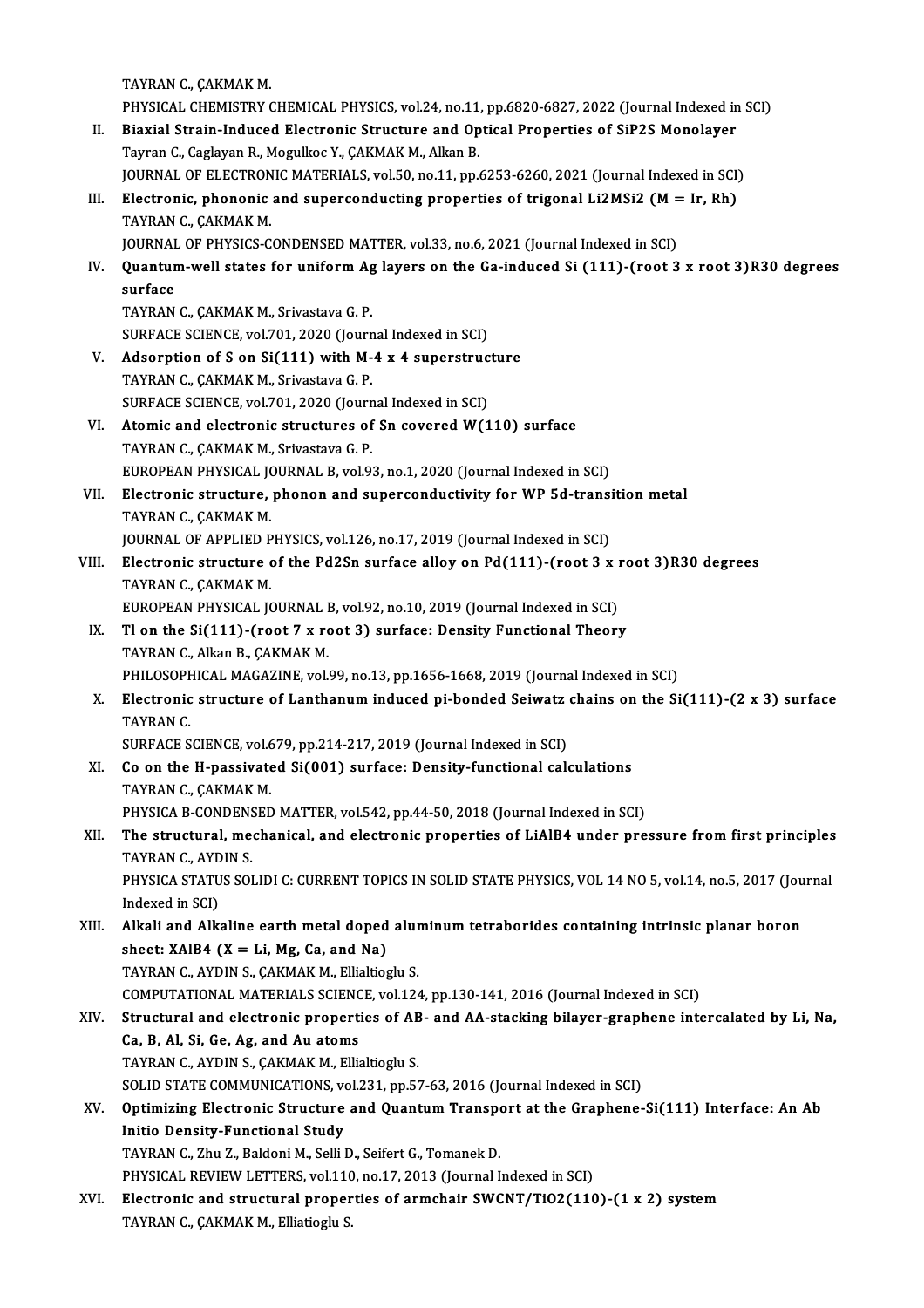### Articles Published in Other Journals

rticles Published in Other Journals<br>I. Theoretical study of B segregation in Mo(110)<br>TAVPAN C Theoretic:<br>Theoretic:<br>TAYRAN C.<br>POP DEPC! TAYRAN C.<br>BOR DERGİSİ, vol.3, no.3, pp.174-179, 2018 (Other Refereed National Journals)

# вок Dekulsi, vol.s, no.s, pp.174-179, 2018 (Other Refereed National Jour<br>Refereed Congress / Symposium Publications in Proceedings

efereed Congress / Symposium Publications in Proceedings<br>I. Phagrafen Tipi Bor Nitrür Yapısının Atomik ve Elektronik Özellikleri<br>TAVRAN C Phagrafen<br>TAYRAN C.<br>24 Yeğun L Phagrafen Tipi Bor Nitrür Yapısının Atomik ve Elektronik Özel<br>TAYRAN C.<br>24. Yoğun Madde Fiziği Ankara Toplantısı, Turkey, 21 December 2018<br>Cenium Adeanntion on the Si(111) Surface: Density Eunstianel TAYRAN C.<br>24. Yoğun Madde Fiziği Ankara Toplantısı, Turkey, 21 December 2018<br>II. Cerium Adsorption on the Si(111) Surface: Density Functional Theory<br>TAYRAN C. 24. Yoğun Madde Fiziği Ankara Toplantısı, Turkey, 21 December 2018 Cerium Adsorption on the Si(111) Surface: Density Functional Theory<br>TAYRAN C.<br>International Eurasian Conference on Science, Engineering and Technology (EurasianSciEnTech 2018), Turkey, 22<br>23 November 2019 TAYRAN C.<br>International Eurasial<br>- 23 November 2018<br>Theoratical Study c International Eurasian Conference on Science, Engineering and Techn<br>- 23 November 2018<br>III. Theoretical Study of Monolayer Sn Covered W(110) Surface<br>TAVRAN C. CAKMAK M. SPIVASTAVA C. B - 23 November 2018<br>Theoretical Study of Monolayer Sn Co<br>TAYRAN C., ÇAKMAK M., SRIVASTAVA G. P.<br>International Congress on the World of Tea International Congress on the World of Technology and Advanced Materials (WITAM-2018), Turkey, 21 - 23<br>September 2018 TAYRAN C., ÇAKMAK M., SRIVASTAVA G. P. IV. Theoretical Study of Tl Single and Double Layer on the Si(111)-(root7 x root3) Surface September 2018<br>Theoretical Study of Tl Single and<br>TAYRAN C., ALKAN Ş. B. , ÇAKMAK M.<br>International Congress on the World International Congress on the World of Technology and Advanced Materials (WITAM-2018), Turkey, 21 - 23<br>September 2018 TAYRAN C., ALKA<br>International Con<br>September 2018<br>Eristional Forse International Congress on the World of Technology and Advanced Materials (WITAM-2<br>September 2018<br>V. Frictional Force and Sliding Mechanism of Functionalized Graphene Systems<br>TAVPAN C. CÜLSEREN O. September 2018<br>Frictional Force and SI<br>TAYRAN C., GÜLSEREN O.<br>Euronean Materials Besse TAYRAN C., GÜLSEREN O.<br>European Materials Research Society 2017 Fall Meeting (E-MRS), Poland, 18 - 21 September 2017 TAYRAN C., GÜLSEREN O.<br>European Materials Research Society 2017 Fall Meeting (E-MRS), Poland, 18 - 21 September 2017<br>VI. Katkılı ve Katkısız İki Tabakalı Grafen Sistemlerinde İlk-Prensipler ile Sürtünme Kuvvetinin<br>İnce European Mai<br><mark>Katkılı ve Ka</mark><br>İncelenmesi Katkılı ve Katkısız İki Tabakalı Grander<br>İncelenmesi<br>TAYRAN C., SAYIN C. S. , GÜLSEREN 0.<br>22 Yeğun Madde Eiziği Ankara Tenka İncelenmesi<br>TAYRAN C., SAYIN C. S. , GÜLSEREN O.<br>22. Yoğun Madde Fiziği Ankara Toplantısı, Turkey, 16 December 2016<br>Crafonin 4H SiC(0001) Yürovleri Ünerinde Sürtünmesinin İlk E TAYRAN C., SAYIN C. S. , GÜLSEREN O.<br>22. Yoğun Madde Fiziği Ankara Toplantısı, Turkey, 16 December 2016<br>VII. Grafenin 4H-SiC{0001} Yüzeyleri Üzerinde Sürtünmesinin İlk Prensipler Hesaplarıyla İncelenmesi<br>SAYIN C. S. , 22. Yoğun Madde Fiziği Ankara Toplar<br>Grafenin 4H-SiC{0001} Yüzeyleri<br>SAYIN C. S. , TAYRAN C., GÜLSEREN O.<br>22. Yoğun Madde Fiziği Ankara Toplar Grafenin 4H-SiC{0001} Yüzeyleri Üzerinde Sürtünmesinin İlk F<br>SAYIN C. S. , TAYRAN C., GÜLSEREN 0.<br>22. Yoğun Madde Fiziği Ankara Toplantısı, Turkey, 16 December 2016<br>Fristion of Craphone over 4H SiC(0001) Surfases VIII. Friction of Graphene over 4H-SiC{0001} Surfaces<br>SAYIN C. S., TAYRAN C., GÜLSEREN O. 22. Yoğun Madde Fiziği Ankara Toplar<br>Friction of Graphene over 4H-SiC<br>SAYIN C. S. , TAYRAN C., GÜLSEREN O.<br>2016 Craphene Belated Materials Con Friction of Graphene over 4H-SiC{0001} Surfaces<br>SAYIN C. S. , TAYRAN C., GÜLSEREN 0.<br>2016 Graphene Related Materials Conference (GRM-2016), Turkey, 13 - 15 July 2016<br>Sunorlubrisity and Eristianal Forse of Bilayer Graphene SAYIN C. S., TAYRAN C., GÜLSEREN O.<br>2016 Graphene Related Materials Conference (GRM-2016), Turkey, 13 - 1<br>IX. Superlubricity and Frictional Force of Bilayer Graphene System<br>TAYRAN C. SAYIN C. S. CULSERN O. 2016 Graphene Related Materials Con<br>Superlubricity and Frictional Fore<br>TAYRAN C., SAYIN C. S. , GÜLSEREN O.<br>2016 Crophene and Belated Materials Superlubricity and Frictional Force of Bilayer Graphene System<br>TAYRAN C., SAYIN C. S. , GÜLSEREN 0.<br>2016 Graphene and Related Materials Conference (GRM-2016), Turkey, 13 - 15 July 2016<br>Crafon Vürovinde Kayen Crafon Barssev TAYRAN C., SAYIN C. S., GÜLSEREN O.<br>2016 Graphene and Related Materials Conferer<br>X. Grafen Yüzeyinde Kayan Grafen Parçacığı<br>TAYPAN C. SAYIN C. S. CÜLSEREN O. 2016 Graphene and Related Materials<br>Grafen Yüzeyinde Kayan Grafen P<br>TAYRAN C., SAYIN C. S. , GÜLSEREN O.<br>V. Yeğun Madde Fiziği İsmir Toplantısı Grafen Yüzeyinde Kayan Grafen Parçacığı<br>TAYRAN C., SAYIN C. S. , GÜLSEREN 0.<br>V. Yoğun Madde Fiziği İzmir Toplantısı, Turkey, 15 April 2016<br>Ab Initio Study of Enistion of Cranbone Elake en Cranb TAYRAN C., SAYIN C. S. , GÜLSEREN O.<br>V. Yoğun Madde Fiziği İzmir Toplantısı, Turkey, 15 April 2016<br>XI. Ab Initio Study of Friction of Graphene Flake on Graphene/Graphite or SiC Surface<br>CÜLSEREN O. TAYRAN C. SAYIN C. S V. Yoğun Madde Fiziği İzmir Toplantıs<br>**Ab Initio Study of Friction of Gra**<br>GÜLSEREN O., TAYRAN C., SAYIN C. S.<br>APS Marsh Masting 2016, United Stat Ab Initio Study of Friction of Graphene Flake on Graphene/Grap<br>GÜLSEREN 0., TAYRAN C., SAYIN C. S.<br>APS March Meeting 2016, United States Of America, 14 - 18 March 2016<br>Nano Ölsekte Süntünmenin Illy Pronsinler ile İnselenme GÜLSEREN 0., TAYRAN C., SAYIN C. S.<br>APS March Meeting 2016, United States Of America, 14 - 18 March 2016<br>XII. Nano Ölçekte Sürtünmenin İlk-Prensipler ile İncelenmesi: Grafen Üzerinde Grafen Parçacıkları<br>TAYPAN C. SAYIN C. APS March Meeting 2016, United State<br><mark>Nano Ölçekte Sürtünmenin İlk-Pr</mark>e<br>TAYRAN C., SAYIN C. S. , GÜLSEREN O.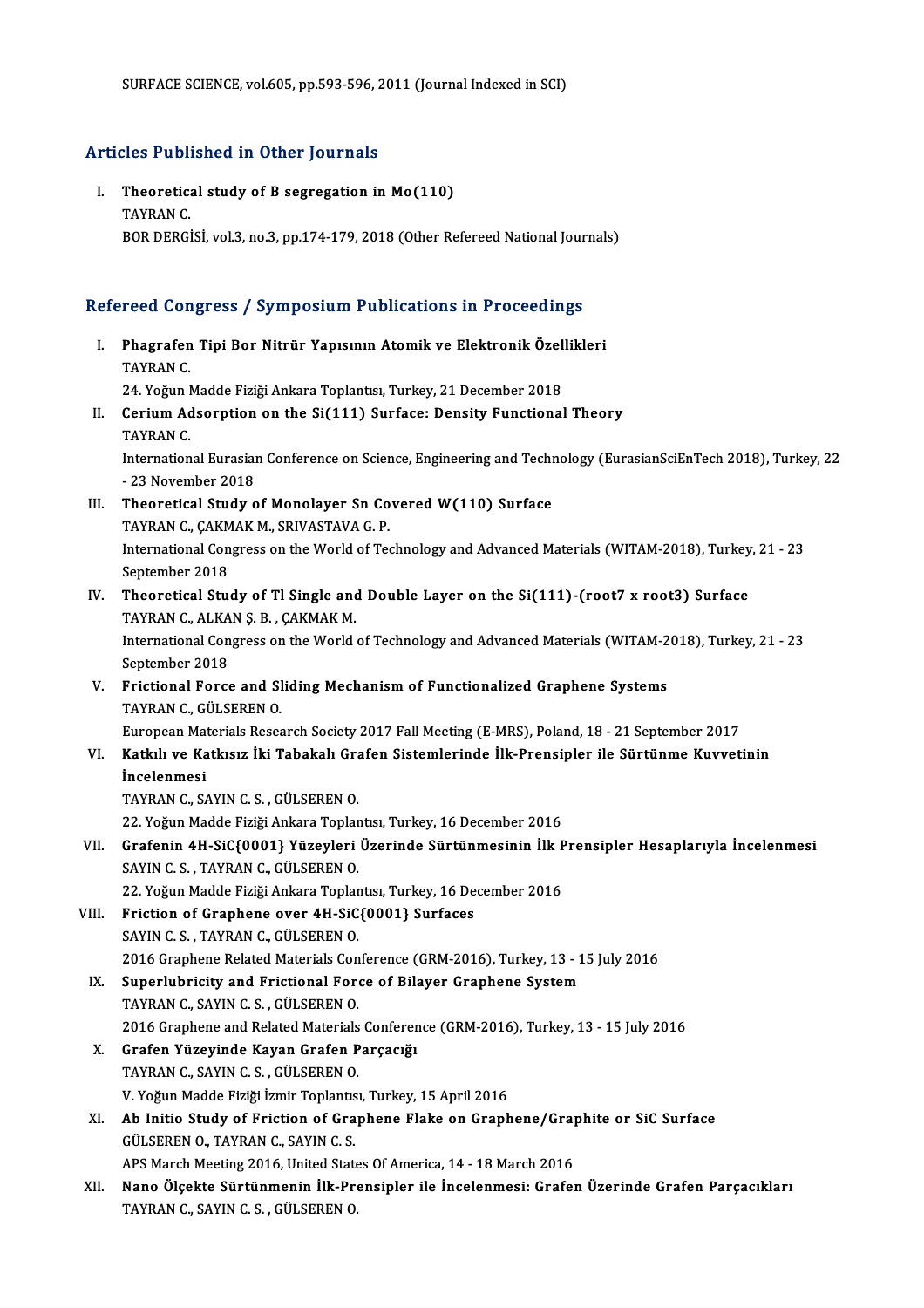|         | 21. Yoğun Madde Fiziği Ankara Toplantısı, Turkey, 25 December 2015                                                                                         |
|---------|------------------------------------------------------------------------------------------------------------------------------------------------------------|
| XIII.   | Structural mechanical and electronic properties of XAIB4 X Li N Ca and Na                                                                                  |
|         | TAYRAN C., AYDIN S., ÇAKMAK M., ELLİALTIOĞLU S. Ş.                                                                                                         |
|         | 9th InternationalPhysics Conference of the Balkan Physical Union, 24 - 27 August 2015                                                                      |
| XIV.    | First-Principles Investigation of Friction: Graphene Flake on Graphene or SiC Surface                                                                      |
|         | TAYRAN C., SAYIN C. S., GÜLSEREN O.                                                                                                                        |
|         | 9th International Physics Conference of the Balkan Physical Union (BPU9), Turkey, 24 August 2015 - 27 August<br>2016                                       |
| XV.     | Structural, Mechanical, and Electronic Properties of XAlB4 (X=Li, Mg, Ca, and Na)                                                                          |
|         | TAYRAN C., AYDIN S., ÇAKMAK M., ELLİALTIOĞLU S. Ş.                                                                                                         |
|         | 9th International Physics Conference of the Balkan Physical Union (BPU9), Turkey, 24 - 27 August 2015                                                      |
| XVI.    | Graphene Flake on Graphene: First Principles Study of Nanofriction                                                                                         |
|         | TAYRAN C., SAYIN C. S., GÜLSEREN O.                                                                                                                        |
|         | The International Conference on Understanding and Controlling Nano and Mesoscale Friction, Turkey, 22 - 26 June<br>2015                                    |
| XVII.   | First-Principles Study of Layer-Intercalated Trilayer Graphene                                                                                             |
|         | TAYRAN C., AYDIN S., ÇAKMAK M., ELLİALTIOĞLU S. Ş.                                                                                                         |
|         | 11th Nanoscience and Nanotechnology Conference (NanoTR-11), Turkey, 22 - 25 June 2015                                                                      |
| XVIII.  | Investigation of Friction Between Graphene Flake and Graphene From First Principles<br>TAYRAN C., SAYIN C. S., GÜLSEREN O.                                 |
|         | 11th Nanoscience and Nanotechnology Conference (NanoTR-11), Turkey, 22 - 25 June 2015                                                                      |
| XIX.    | Li-Katkılı Üç-Tabakalı Grafen Sistemlerinin Yapısal ve Elektronik Özellikleri                                                                              |
|         | TAYRAN C., AYDIN S., ÇAKMAK M., ELLİALTIOĞLU S. Ş.                                                                                                         |
|         | 20. Yoğun Madde Fiziği Ankara Toplantısı, Turkey, 26 December 2014                                                                                         |
| XX.     | Optimizing Electronic Structure and Quantum Transport at the Graphene-Si(111) Interface: An Ab-                                                            |
|         | <b>Initio Density-Functional Study</b>                                                                                                                     |
|         | TAYRAN C., ZHU Z., BALDONI M., SELLI D., SEIFERT G., TOMANEK D.                                                                                            |
|         | 30th European Conference on Surface Science (ECOSS-30), Turkey, 31 August - 05 September 2014                                                              |
| XXI.    | Atomic and Electronic Properties of Wavy Graphene/Bi/GaAs(001)-alpha2(2x4) Surface                                                                         |
|         | TAYRAN C., USANMAZ D., ÇAKMAK M., ALKAN Ş. B., ELLİALTIOĞLU S. Ş.                                                                                          |
|         | 30th European Conference on Surface Science (ECOSS-30), Turkey, 31 August - 05 September 2014                                                              |
| XXII.   | The Structural and Electronic Properties of X (Li, Ag, Au)-Intercalated AB Stacking Bilayer-Graphene<br>TAYRAN C., AYDIN S., ÇAKMAK M., ELLİALTIOĞLU S. Ş. |
|         | 30th European Conference on Surface Science (ECOSS-30), Turkey, 31 August - 05 September 2014                                                              |
| XXIII.  | X(=Li, Na, Ca, B, Al, Si, Ge, Ag, Au)-Intercalated AA-Stacking Bilayer-Graphene                                                                            |
|         | TAYRAN C., AYDIN S., ÇAKMAK M., ELLİALTIOĞLU S. Ş.                                                                                                         |
|         | Turkish Physical Society 31st International Physical Congress, Turkey, 21 - 24 July 2014                                                                   |
| XXIV.   | Structural and Electronic Properties of Li-Intercalated AA-Stacking Bilayer-Graphene: A First-                                                             |
|         | <b>Principles Study</b>                                                                                                                                    |
|         | TAYRAN C., AYDIN S., ÇAKMAK M., ELLİALTIOĞLU S. Ş.                                                                                                         |
|         | Turkish Physical Society 31st International Physical Congress, Turkey, 21 - 24 July 2014                                                                   |
| XXV.    | Grafen'in Bi/GaAs(001)-alfa2(2x4) Yüzeyine Tutunması                                                                                                       |
|         | TAYRAN C., USANMAZ D., ÇAKMAK M., ELLİALTIOĞLU S. Ş.                                                                                                       |
| XXVI.   | 19. Yoğun Madde Fiziği Ankara Toplantısı, Turkey, 20 December 2013<br>Rutil TiO2 Yüzeyi Üzerinde İçi Platin Katkılanmış Karbon Nanotüp Tutunması           |
|         | TAYRAN C., ÇAKMAK M., ELLİALTIOĞLU S. Ş.                                                                                                                   |
|         | 17. Yoğun Madde Fiziği Ankara Toplantısı, Turkey, 05 November 2010                                                                                         |
| XXVII.  | Armchair Double-Walled Carbon Nanotube on Rutile TiO2(110)-(1x2)                                                                                           |
|         | TAYRAN C., ÇAKMAK M., ELLİALTIOĞLU S. Ş.                                                                                                                   |
|         | International Conference "Physics 2010", Azerbaijan, 30 June - 02 July 2010, vol.16, pp.126-128                                                            |
| XXVIII. | Rutil TiO2(110)-(1x2) Yüzeyine Tutunmuş Karbon Nanotüpün Elektronik Özellikleri                                                                            |
|         |                                                                                                                                                            |